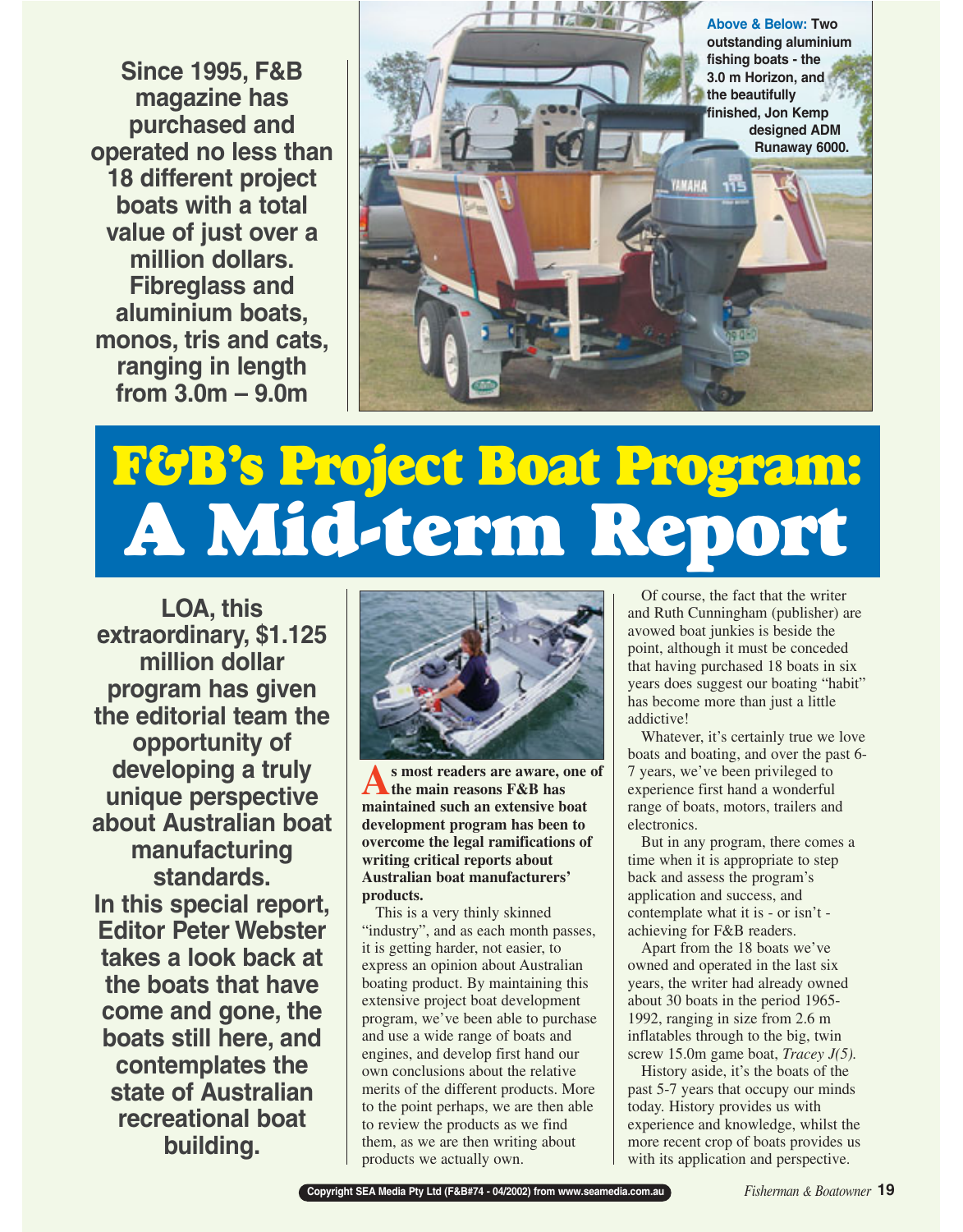In that sense, what have been the highs and the lows of this six year program?

Has the world of boating moved forward ? Are boats significantly better today than they were 10 years ago ? Do they perform better, and/or live up to the manufacturer's claims ?

To answer these questions, we need only look at the project boats F&B has assembled over the past six years or so. Wherever possible, we deliberately chose just about everything 'new' that mattered, be it a GPS system, a fourstroke engine, or a boat building technique.

As you would expect, armed with the wisdom of hindsight, a retrospective analysis of 18 often controversial boats invariably throws up a handful of boats that 'stood out from the crowd', let alone the associated outboards and allied products.

**No Duds** From the outset, and for the benefit of readers who may have only recently picked up on F&B, we should explain right up front that we don't bother with duds, shonky product and wherever possible, boat builders without some prior history.

We have neither the time nor the money to waste on product that is going nowhere, or isn't going to contribute to our reader's knowledge or 'need to know' purchase information.

If there is controversy in our selection process, it invariably stems from our refusal to work with people who won't or can't work with F&B without imposing their own terms and conditions as to what we can write, compare or test.

That has certainly affected a number of products that might otherwise have been selected for review, or purchased for our Project Boat program.

**Stand-outs** There's not a lot of doubt that 4 or 5 boats stand head and shoulders above the rest of F&B's Project Boats – not so much in terms of their boating ability perhaps, but as much for the contribution they made to our general knowledge.

These boats include the diminutive but brilliant 4.3m JBS side console *Red Ink*, and the charismatic, albeit old fashioned, 7.2m JBS plate alloy cruiser, *Genesis*.

Others of special significance included the 7.02 m Haines Signature *Take Two* and in the same genre, the

incredibly weird and wonderful Ocean Cylinder 7300.

On top of the heap is *Dusty Rover*, the 8.0m diesel Cairns Custom Craft Sportscruiser currently working for the magazine and based in north Queensland. This is the 'pinnacle' of F&B's project boat fleet, but so it should be, too.

Costing something in the order of \$220,000 to develop, the whole package - 8.0 m CCC cruiser, Yanmar diesel engineering, MerCruiser's tough Bravo 11 sterndrive leg, the high-tech. CCC alloy AL-KO trailer, Stessl 3.4 dory (etc) the *Dusty Rover* Project isn't a 'boat' so much as the evolution of an entire 'mother-shipping' system.

**Other Boats** Along the way though, many other boats came and went with varying degrees of success.

For example, we really struggled with the **Stessl Trihull** known as *Tripples* - so named because it was a "tri" with many "ripples" along the sponsons from being re-welded so many times ! True story.



This boat generated enormous interest around Australia, with readers everywhere clamouring to know more about the combination of cat-like ride and stability working with monohull efficiency.

It took about five 'goes' to get the wings on the side of this tri working efficiently over an agonising 12 month gestation period – but in the end, Alf Stessl nailed it, and the Stessl Tri has gone on to become one of the biggest selling model types in the Stessl range.

*Tripples* was a very good example of how project boat development benefits the consumer. By the time we had licked the problems on *Tripples*, the public was off and running with fully sorted and developed boats. Would we do it again? You bet – there is a tangible benefit in the trihull concept, as we noted again in the GRP Lifestyle 6.7m recently tested in F&B # 70.

Trihulls do work, they usually have terrific stability and if the air can

exhaust through the tunnel properly, then you can get a magically soft ride, too – and all from one central, fuel efficient engine.

The cluster of 5.2 and 5.8 JBS Walkarounds were a delight to work with through 1997-2001. While most of F&B's project boats are sold almost the day they are advertised, with the JBS boats, we had people 'putting their hands up' before they were even advertised for sale!



That gives you some idea of the popularity of veteran Cliff Joshua's strip "plank" flared bow concept, and the 'no frills' approach he's taken to his boat building and finishing.

Cliff Joshua has never claimed he builds the world's best finished plate boats. His attitude has always been that plate aluminium boats lean towards the commercial edge of fishing boat construction and finish.

Cliff reckons if his customers want to pile on the "bog" and pretty them up with a \$5,000 paint job, he's happy to spend their money. But left to his own devices, Cliff doesn't bother with bog in the topsides, and apart from a couple of layers of good quality urethane paint, what you see is pretty much what's under the skin.

The various programs we've undertaken with Cliff have all demonstrated the validity of his "flared bow" concept, and we've been able to confirm on numerous occasions that there is a genuine benefit in his charismatic, convex forefoot shape.

F&B publisher and camera boat skipper Ruth Cunningham's favourite boat has always been the bright yellow **Cairns Custom Craft 5700** cat, powered by two of the old style VRO Evinrude 2-stroke outboards. The outboards were old technology, but the cat was - and still is - a beauty. We used ours for 18 months, using the cat as our main camera platform after *Take Two* was sold.

We also did several field trips in it, and they were very successful. In the end though, the basic centre console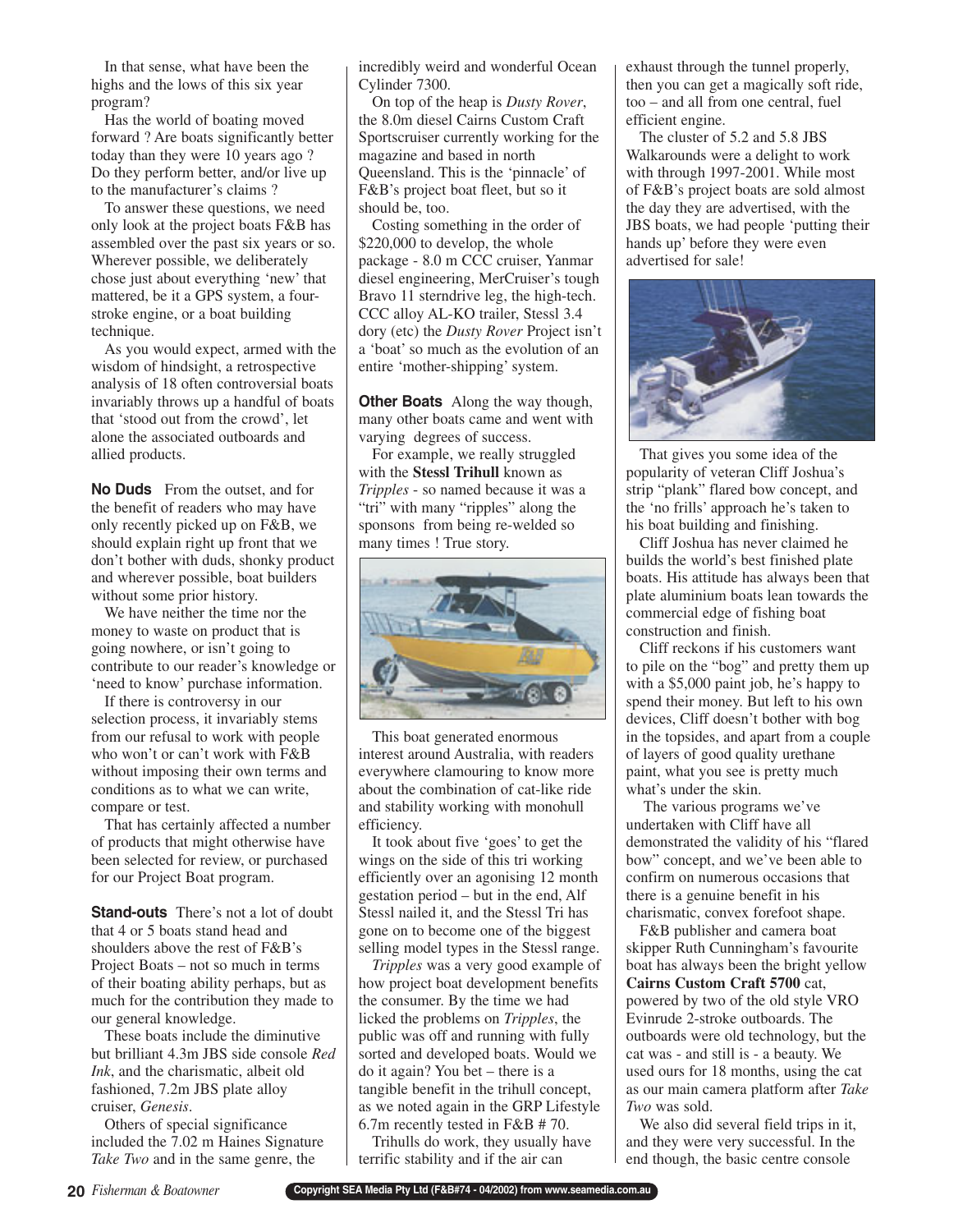



format meant it was very exposed for the camera equipment and crew, and if the wind was up, it was *'wet as'* offshore in the chop.

Subsequently, and mainly because we (and fishing journalist Warren Steptoe who also purchased this CCC 5700 cat) had various "sessions" with Cairns Customer Craft designer, Marcel Maujean, the hull shape was completely revised with a modified sheerline and freeboard dimensions, in a slightly longer boat.

Were we impressed ? You bet - Cairns Custom Craft is about to start building a second one (a 'sheltered' console, this time) later this month, for delivery later in the year.

On a commercial level, just about every plate alloy builder in Australia followed the development of the Jonathon Kemp designed **Runaway 7500** plate alloy sportsfisherman,built for F&B by the talented ADM Marine team here on the Gold Coast.





The ADM team then followed through with the **Runaway 6000**, surely one of the most beautifully built plate alloy boats ever produced in Australia. Both of these fine craft were developed from plasma cut "kits" (a misnomer if ever there was one) created by Jon Kemp and his partner Clinton Rhodes, plasma cut by Tubemakers in Perth, WA, and then shipped across to the Gold Coast.

These two projects revealed the full potential of this new plasma cut "kit" process, but didn't really apply to the DIY consumer - so leading naval architect Phil Curren was engaged to produce a genuine, Do-It-Yourself kit program for F&B readers - the now infamous **4.85 Curran** DIY plate alloy fishing boat.



*Boy - didn't this project upset a lot of people!* We actually managed to upset both fibreglass *and* alloy boat builders, both sides believing F&B had no right to be promoting the notion that our readers just might like the option of building a boat at home, for themselves. And as the project demonstrated, it became very obvious that it was entirely feasible to build one of these marvellous 4.85 m platies in your garage at home - not to mention a whole range of smaller and larger boats that Phil Curran's CDM design service offers the public.

If reader votes were counted, the **Horizon "Beachie"** program would almost certainly win the "Most Popular' project category. The interest this fairly conventional pressed aluminium boat crreated around Australia was phenomenal.

Let's now take a closer look at some of the stand-out boats, and contemplate why they have emerged from the ruck over the years, against some intense competition.

#### **4.3m JBS Red Ink**

This is one of our all-time favourite boats, and a model we will build again.

An astonishing small boat, the little 4.3 m *Red Ink* has seaworthiness that totally blew us away. I well remember one day off the Gold Coast in post cyclonic seas, laughing like a demented fool as the little boat bustled up and down ginormous waves, before steaming back in through the breaking, white-water bar like a surf boat. And the damn thing was barely 15' long!

Later, we had to chastise fishing editor Damon Olsen and his mates severely after they'd taken *Red Ink* away for a 10-day fishing expedition on Fraser Island – but they didn't stop at Fraser, did they?

No way – this gung-ho lot lit out for the wahoo on Gardiner Banks, about 20 miles to the north, seriously in the middle of nowhere !

Although we carried on like stunned mullets when we found out where they'd been, we could all understand why they did it – such was the inherent



**Copyright SEA Media Pty Ltd (F&B#74 - 04/2002) from www.seamedia.com.au** *Fisherman & Boatowner* **21**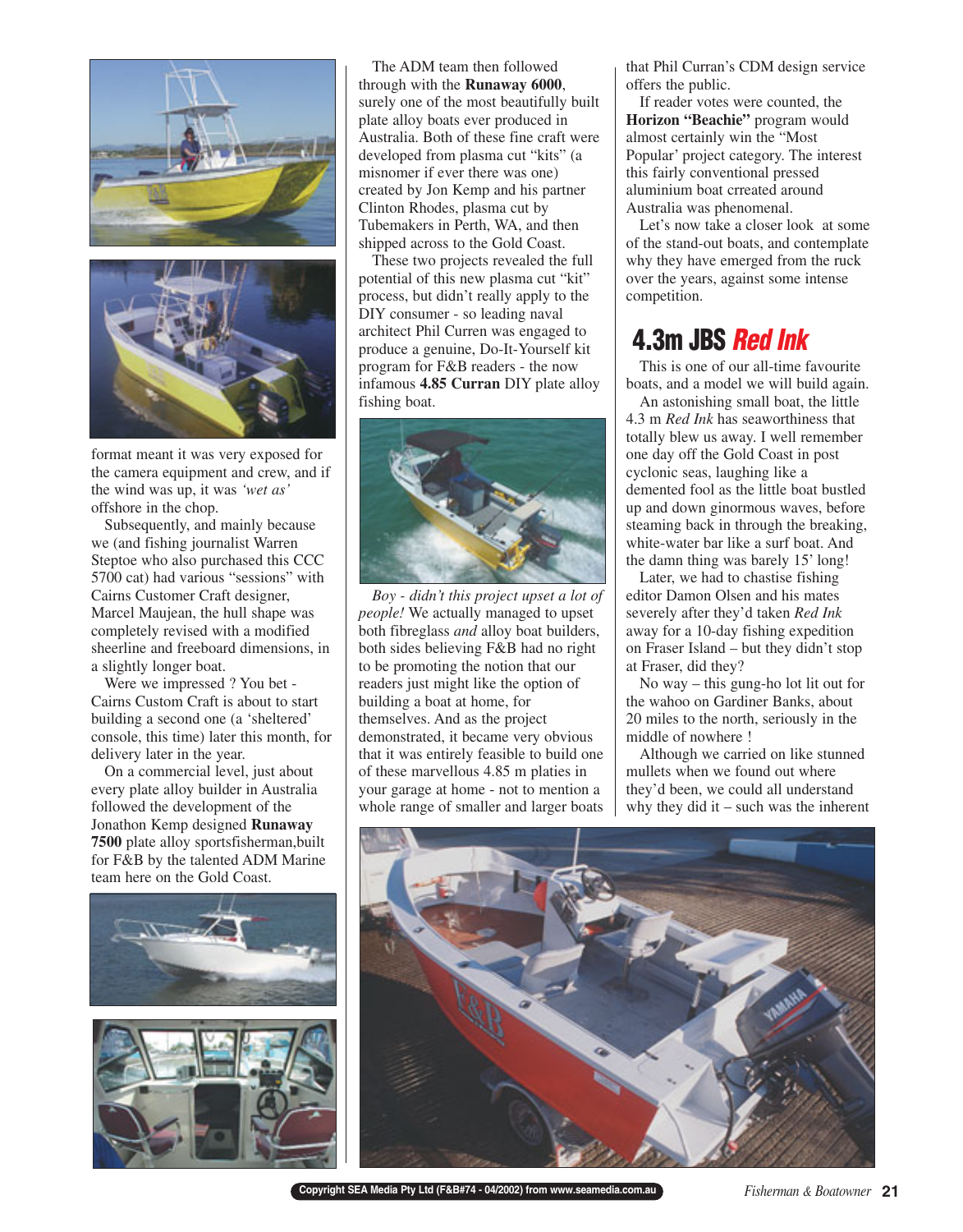seaworthiness and sea kindliness of this remarkable little boat.

All of us would have quite happily taken it anywhere the fuel range allowed.

It stood as stark testament to a very fundamental issue: you don't always need a big boat to be seaworthy and safe.

With Cliff Joshua's full length buoyancy tanks on either side of the hull, a genuine self-draining cockpit and rugged plate aluminium construction, this truly was - and is an exceptional craft.

**Downside ?** The finish was pretty ordinary, the side console, transom battery shelf and live bait tank poorly designed.

But the forthcoming MK11 version is going to be pretty damn special . . .

*(Footnote: Cliff's been in and out of hospital for some serious surgery last month - we'd like to take this opportunity to wish him a full and complete recovery ASAP! Mind you, we suspect they're gunna have to chain 'im down to get him to rest up - so to his long suffering wife Lillian, we say "Give him heaps !" We need the old bugger to keep all the plate builders half his age, on their toes)*

## **The Haines Signature 7.02m Take Two**

This beautifully built 7.02 m Haines Signature Walkaround was an extremely useful boat.

We used it for everything.

For nearly two years, it shouldered the responsibility of about 90% of the marine photography in Australia as at the stage (1996-97) Sea Media, the publisher of F&B magazine, was deeply involved in the production of brochures and marine photography for just about everybody in southern Queensland.

As well, we were using the boat as a sportsfishing platform, equipment





research centre, and we were taking it away as a cruising boat to places as far distant as the Town of 1770 and Hinchinbrook Island.

Our first trip to Hinchinbrook was in *Take Two*, when we circumnavigated the whole island in this very seaworthy and economical craft.

It was our first working experience of Hainsey's "variable deadrise" hull, and confirmed the concept has real merit - especially in rough seas.

One of the first boats in Australia powered by twin Honda 90 4-strokes, it was largely the success of this installation that led to the Honda 90's becoming established as the "pigeon pair" of the industry for most of the latter part of the 1990's.

Hundreds of pairs of engines were sold, replicating the safety, reliability and performance we had pioneered with *Take Two's* brace of Honda 90's. A very fast boat, *Take Two* would run up to 35 knots easily, enjoyed a superb self draining cockpit, and outstanding fibreglass tooling.

**Downside ?** The cabin. It was too small to sleep in or use for much of anything, and the wheelhouse was annoyingly 150 mm too narrow. Later GRP walkarounds learned how to open the cabin out under the trench for more space, but in the end, the plate alloy boats blitzed the GRP models because they only had three or four millimetre "thick" sides.

All the fibreglass walkarounds (Allison, Haines Hunter, Cruise Craft, etc) have had to deal with wall and coaming thicknesses between 100 - 200 mm thick, and the free space difference is overwhelmingly in favour of the alloy boats.

## **7.2m JBS Genesis**

So much has been written about *Genesis* that I won't bore readers with another dissertation on the subject.

However, for readers who may have joined F&B in recent times, let's summarise the project like this - *Genesis* was the result of a careful study into the methodology of creating a trailerable, liveaboard cruiser that could take two people away from 'civilisation' to fish remote, virgin fishing areas for periods of up to a week.

*Genesis* was also the boat where we matured the idea of taking a smaller fishing boat with the 'big' boat, a concept first mooted on *Take Two.*

It was on *Genesis* that we experimented with the concept of carrying a fishing dory on the roof of *Genesis* itself ie, it was the first of our true "mothership" developments.

What a wonderful boat it has proven to be – for ourselves, and later, for John and Barbara Wicks, the current owners of the boat. Since purchasing *Genesis* several years ago, they have used it all over northern Australia from the Gulf country to the coast.

This boat proved beyond a shadow of a doubt it was entirely feasible to build a trailerboat that could easily and comfortably accommodate two people for long periods of time, and handle all of the requirements put before any coastal passage making cruiser.

Powered (again) by twin 90 hp Honda 4-strokes, this was the boat that also proved you could run hot water systems off these Honda engines, and although the semi-portable, 12 volt freezing system failed in the tropics, it nevertheless proved to be ideal for a weekend cruiser.

Weighing 3.25-3.5 tonnes on a Tinka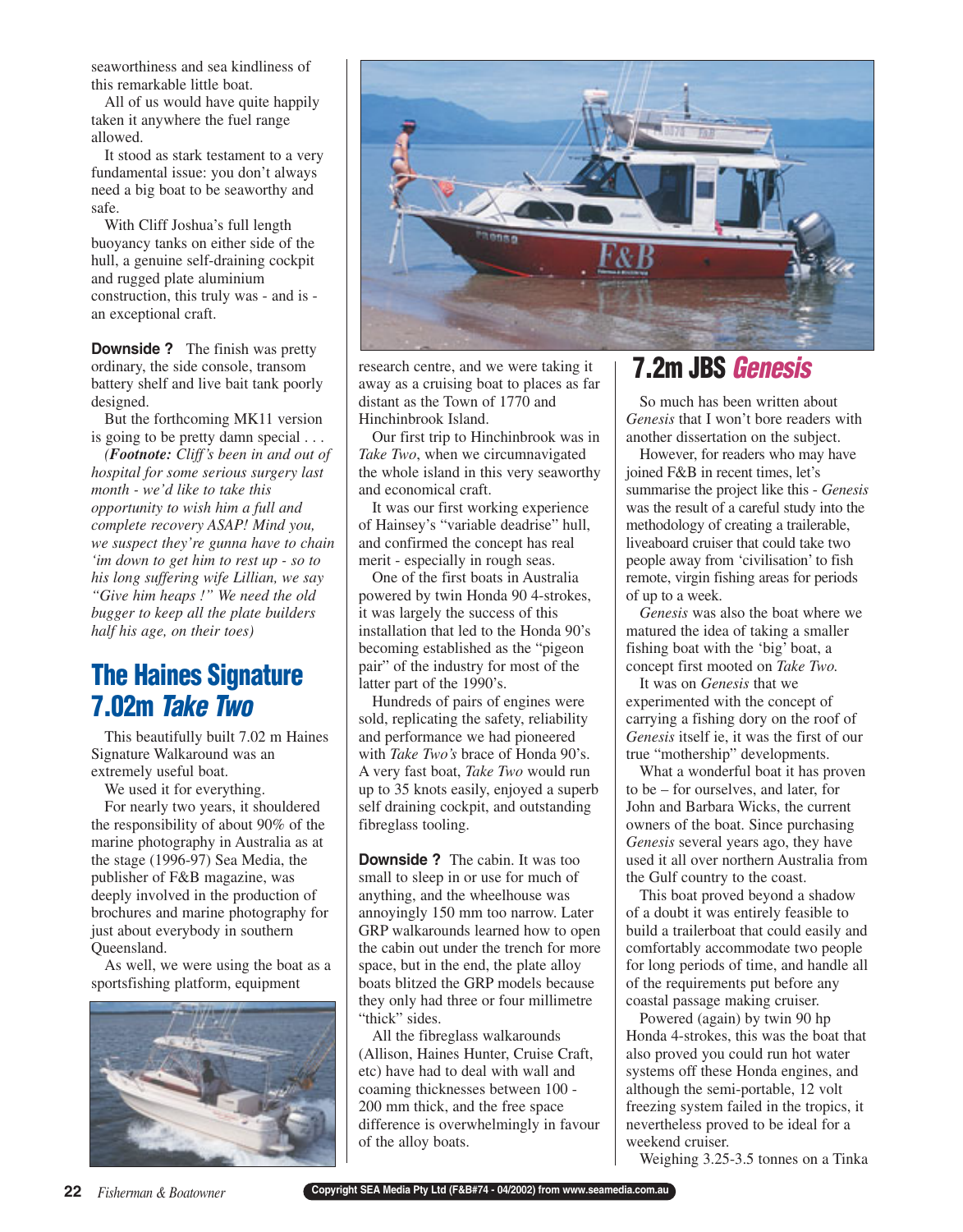tandem axle trailer, *Genesis* also had the best storm covers (by Craft Covers here on the Gold Coast) for tropical rain conditions we've yet developed.

**Downside ?** The 12v freezer didn't work as well as we'd hoped (it was the 12 volt ice-chest type with a small condenser unit on the side) and the range of the boat wasn't enough for what we (then) discovered we could do !

With hindsight, we'd have twin 90's again (or a single 200-225 hp 4 stroke), double the fuel tank size (200 up to 400 litres), use the latest wide beam JBS hull to better carry the extra weight of fuel and boat, and install a freezer with 150 mm wall thickness, using BLA's Isotherm freezer system.

## **The Ocean Cylinder 7.3**

What a buzz this boat has caused in Australia. Anyone who has ever seen it admits it's jaw-dropping stuff. "Funny looking", "charismatic", "odd", "strange", "weird" – whatever the adjective, it probably fits the Ocean Cylinder.



But it works – hell, this is one awesome plate aluminium boat with the deepest transom deadrise ("vee") of any production platey in the country. It's fast, it's soft, it's dry – it's one hell of a boat.

Obviously, it's perfect for SAR applications such as the Australian Volunteer Coast Guard, VMR, Volunteer Coastal Patrol, Harbours and Marine, etc.

**Unsinkable, unbreakable, unshakeable** – if that brown stuff hits the fan, then you'd best make sure you're in an Ocean Cylinder - true story.

**Down side ?** Mainly the loss of space in the cockpit - the side cylinders take up about 20% of the available space, but the advantages easily outweigh this relatively small disadvantage.

We still reckon they are losing

valuable hull efficiency with the fancy cylinder "tails" (at the transom) which create a sort of 'pickle fork' effect around the transom. However, we're on our own here, as the architects disagree. So the transom stays as it is.

### **Cairns Custom Craft 8.0 m Dusty Rover**

The *Dusty Rover* project is truly a 'work in progress' so it is far too early for retrospective views about something we've only just got on top of, equipment wise.

The fundamentals are great, but we're talking more about sensible evolution here than we are about anything 'revolutionary'.

*Dusty Rover* is a composite of concepts (a long-range, trailerable "mothership" and fish cruising boat) technologies (Yanmar 300 hp lightweight diesel, sophisticated electronics and U-TEC refrigeration) and proven performance (Cairns Custom Craft has built dozens of these plate alloy hulls already) so the upshot is a program more about specifics than 'big picture' stuff.

Having said that, however, one very noticeable 'big picture' observation has already emerged. If ever there was evidence needed that some plate alloy boats have now passed fibreglass standards of seaworthiness and seakindliness, this remarkable 8.0 m CCC/Yanmar combination certainly provides it.

Ten years ago, that would have been unthinkable.

**Downside ?** As things have transpired, *Dusty's* nearly too big to trailer but we've just taken delivery of the new alloy trailer (see Project Logbook, F&B #73) so the jury's still out on the practicalities of that issue.

Just about all the other issues (freezer efficiency, ventilation, etc) have all been sorted out.

What's needed now, is a nice, three month fishing cruise around the 'Gulf just to make sure we haven't forgotten anything . . .

## **Quintrex 455 Hornet Wildfish**

Another 'work in progress' and again, far too early to be objective about it in the sense of looking back with hindsight. Operated by F&B's Fishing editor Damon Olsen, the Yamaha 60 hp 4-stroke powered Hornet Wildfisher has knocked Damon's socks right off - and has had the same effect on all who have fished aboard this very unusual craft. Damon is just in love with it, pure and simple.

Apart from wishing it was fitted with 2 x 225 hp Yamaha 4-strokes instead of the 1 x 60 hp Yammy Quintrex allow, he's as happy as a pig in the proverbial.



#### **Product Retrospective**

Looking back over the program these past six years, it's interesting to observe how relatively few matters have emerged to 'shake the tree'.

Even when we are aided by the wisdom of hindsight, it is difficult to identify all that much that has come out of the past (say) decade, to suggest that our boating world is actually



**Copyright SEA Media Pty Ltd (F&B#74 - 04/2002) from www.seamedia.com.au** *Fisherman & Boatowner* **23**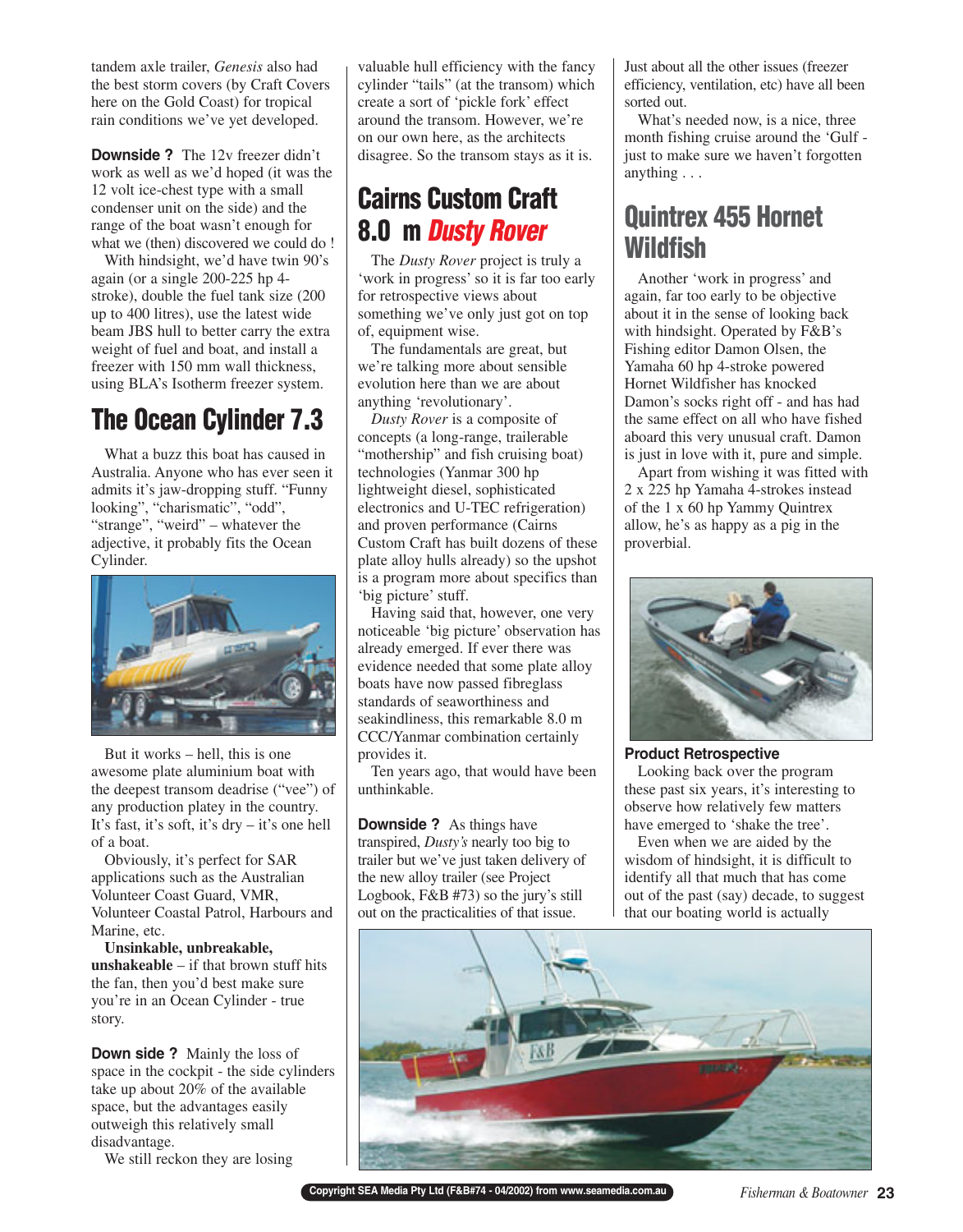moving forward.

For the record, the writer would nominate the development of the GPS navigation systems as the biggest, single marine development of the past decade.

Running a close second would be the advent of the popularised 4-stroke outboard, keeping in mind that Honda 4-stroke outboards have actually been around for several decades.

However, the F&B Project Boat program has been almost entirely based on the use of 4-stroke outboards, for the self-evident reason that we wanted to develop our own experience with these new engines, and form our own conclusions.

We're mighty glad we did.

The amount of mis-information, rumour-mongering and just plain lying that has been put in front of the boating consumer about 4-stroke outboards, is of nearly criminal proportions.

F&B has now purchased and used the Honda 2, 15, 30, 50, 90 and 130 hp 4-stroke outboards for *hundreds* of hours. They have all been outstanding engines with unparralleled reliability, economy, smoothness and efficiency.

Not one has ever faltered.

Not one has had a hint of "rust". Not one has used ANY oil

whatsoever beyond the normal service intervals. *(And that is bugger-all).*

They do use at least 33-40% **LESS** fuel than comparable 2-strokes, although on average, we'd put it closer to 50% **LESS**.

And we have pages of objective, factual data to prove it.

Currently, we are trialling a series of Yamaha 4-strokes, including the superb 115 and several 60 hp 4-strokes, an engine we believe is probably the best outboard in this class ever built.

If the Project Boat program has achieved just one thing, it is this neither the writer or Ruth Cunningham would ever go back to a 'normal' 2-stroke outboard.

The new Hella LCD trailer lights are also one of the most significant inventions of the past decade, especially if its widespread application is taken into account. As a trailer boat owner who has lost, drowned, crunched and smashed probably 50-60 sets of so-called 'waterproof lights' over the years, I am a bit biased on this subject in Hella's favour!

Another product that comes to mind includes Australia's own HyDrive

hydraulic steering. Thanks to superb engineering and clever, aggressive packaging from this Adelaide based exporter, the cost of hydraulic steering has dropped to such an extent just about every trailerboat owner can now afford to have this markedly superior steering in their boat, a system that not so long ago was considered only applicable to larger cruisers.

**Boats, With Hindsight** Nevertheless, there has not been very much innovation in the world of boat building in recent years.

Although Quintrex has revolutionised the marketing of boats (as true 'turn key' packages), only their Hornet Wildfish series is truly innovative - excepting, of course, for



their overall development of the "millennium' hull shape. But this is primarily a very skilful re-use of the aluminium rolling technique originally developed by Quintrex many moons ago for the distinctive flared shoulders so loved by traditional Quinnie owners of the Seaman, CruiseAbout or LazeAbout eras.

There is also the point that WA pressed tinnie builder Dogget Boats used a similar rolling technique in the 1960's - whilst veteran JBS builder Cliff Joshua cheekily points out that Quintrex has only just managed to copy what he's been doing for yearsbuilding alloy boats with a concave forefoot. "It's about time they caught up!" he exclaimed recently. "I've been building boats like that since aluminium was first used in boats - and before that, in plywood and before that, timber!"

In the world of GRP boats, there has been very little real development of any substance. Variable deadrise hulls are not new in the overall sense, as

naval architects have used the principle for decades. Twin hulls too, have been around since the early 1970s, and by and large, have remained faithful to their original designs.

**The Quintrex Philosophy** Eighteen project boats, 6-7 years and a million dollars later, it has become evident that mono-hulled fibreglass boat builders can do a lot more than they have.

Perhaps the strongest indictment of our Australian industry is that so few boat builders - especially in fibreglass use naval architects to even assist or check their designs, let alone cut them loose with a brief and a budget.

Conversely, the fact that plate alloy boats have leaped ahead so dramatically in recent years in terms of design, performance and handling, is largely due to the growing use of formally trained naval architects in that sector.

Architects and engineers of the calibre of Phil Curran, Marcel Maujean, Gaven Mair, Jonathon Kemp, Clinton Rhodes, Stephens & Gravlev, Stuart Ballantyne, Brian Poole etc have made a profound impact on the design, engineering and performance of plate alloy boats in the past decade.

Whilst many GRP (fibreglass) builders have vastly experienced boat builders and designers heading up their toolmaking, many of them now seem to be missing the vital 'feel' for consumer demand that allowed them to become national brands in the first place.

The staggering growth of Quintrex over the past 4-5 years is due to the vision and courage of its owners, Paul Phelan and Bruce Shepherd.

It is widely believed that the formal national survey of consumer attitudes to boat buying, conducted by Quintrex in 1997, led to a total change of direction by the entire Quintrex organisation.

The mindset of nearly 40 years of building Quintrex *as a raw product the dealers finished*, was thrown out.

Instead, Quintrex started building what the surveys showed the boating public wanted.

Five years ago, Quintrex started building a completely finished product they supplied to their dealers as a total package. It included a pre-rigged engine, depth sounder, radio, carpet, soft-top - the lot.

"Turn-key" boating had finally